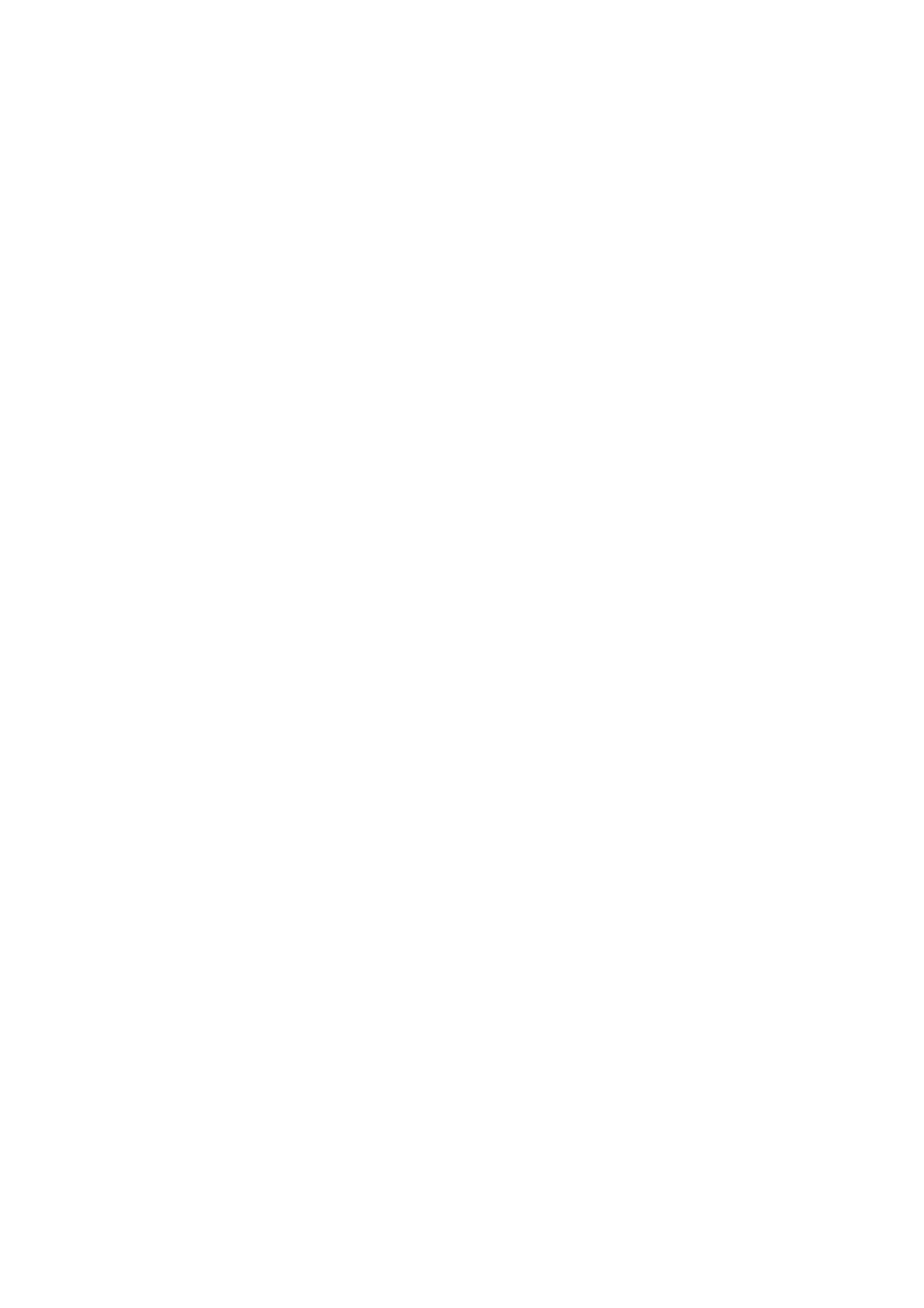

# **ENOC 17th Annual Conference "Children on the move: children first!"**

**ENOC 17th General Assembly meeting** 

 **25-27 September 2013 ATELIERS DES TANNEURS Rue des Tanneurs, 60 BRUSSELS, BELGIUM** 

# **CONFERENCE PROGRAMME**



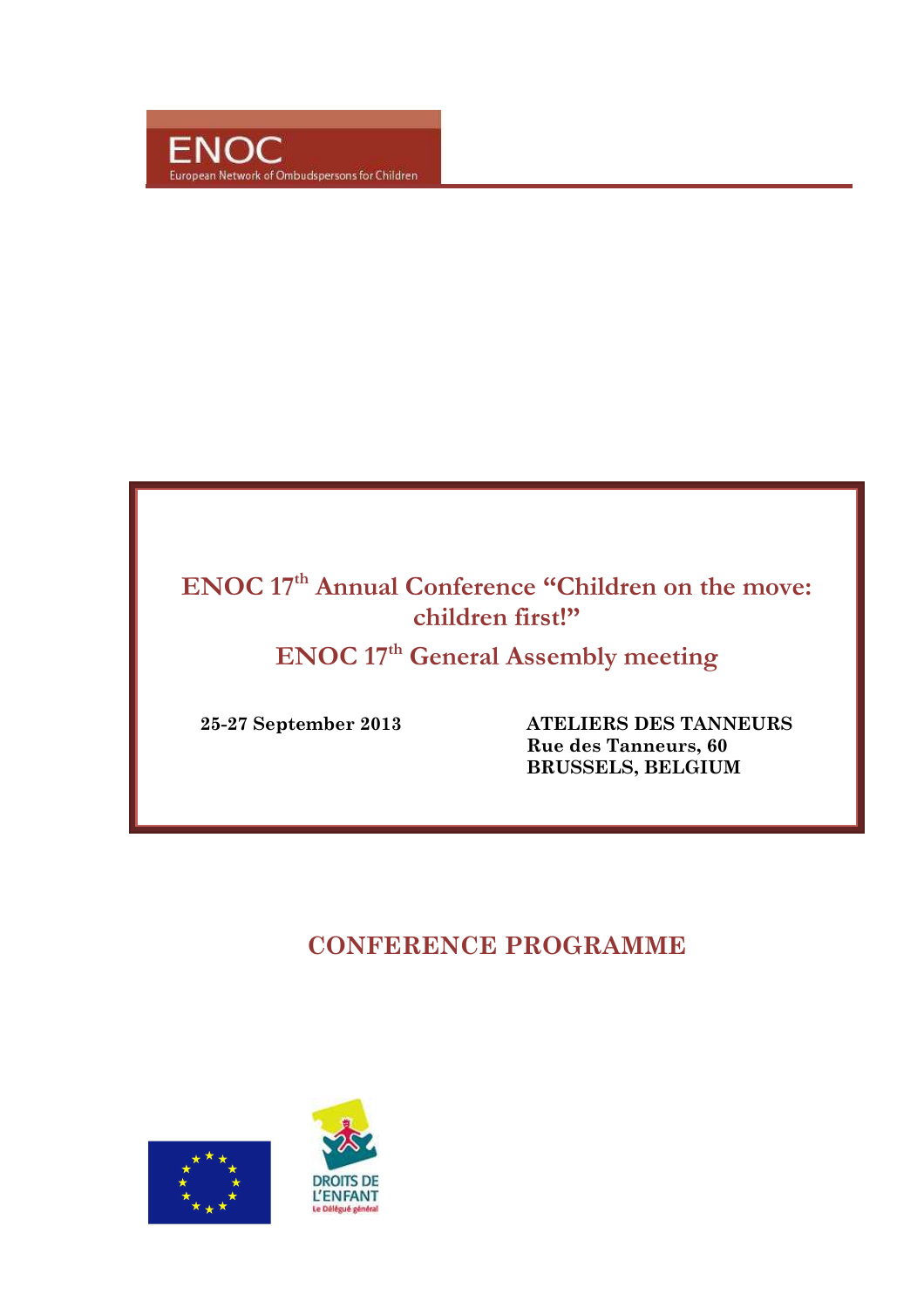# **The European Network of Ombudspersons for Children (ENOC)**

The European Network of Ombudspersons for Children (ENOC) is a not-for-profit association of independent children's rights institutions (ICRIs). Its mandate is to facilitate the promotion and protection of the rights of children, as formulated in the UN Convention on the Rights of the Child:

- to serve as a forum of colleagues for the exchange of information, capacity-building and professional support among the members
- to promote and safeguard children's rights and to work on strategies for the fullest possible implementation of the Convention on the Rights of the Child
- to promote the establishment of independent children's rights institutions (ICRIs) in countries worldwide and offer support to such initiatives
- to stimulate contacts and support with and among other ICRIs worldwide and their networks.

ENOC was established in 1997 and as of 2008 has an independent Secretariat in Strasbourg, with office accommodation provided by the Council of Europe. Since 2008, ENOC is financially supported by the Fundamental Rights and Citizenship programme of the European Commission.

By 2013 it has grown to include 43 member institutions in 35 countries, including in 24 of the 28 EU member states.

The ENOC Secretariat can be contacted at:

Council of Europe, "Agora" Building Offi ce n°B5 07V-B5 08V 67075 Strasbourg Cedex Tel : +33 3 90 21 54 88 Email: secretariat@ombudsnet.org

For further information on ENOC **www.crin.org/enoc**



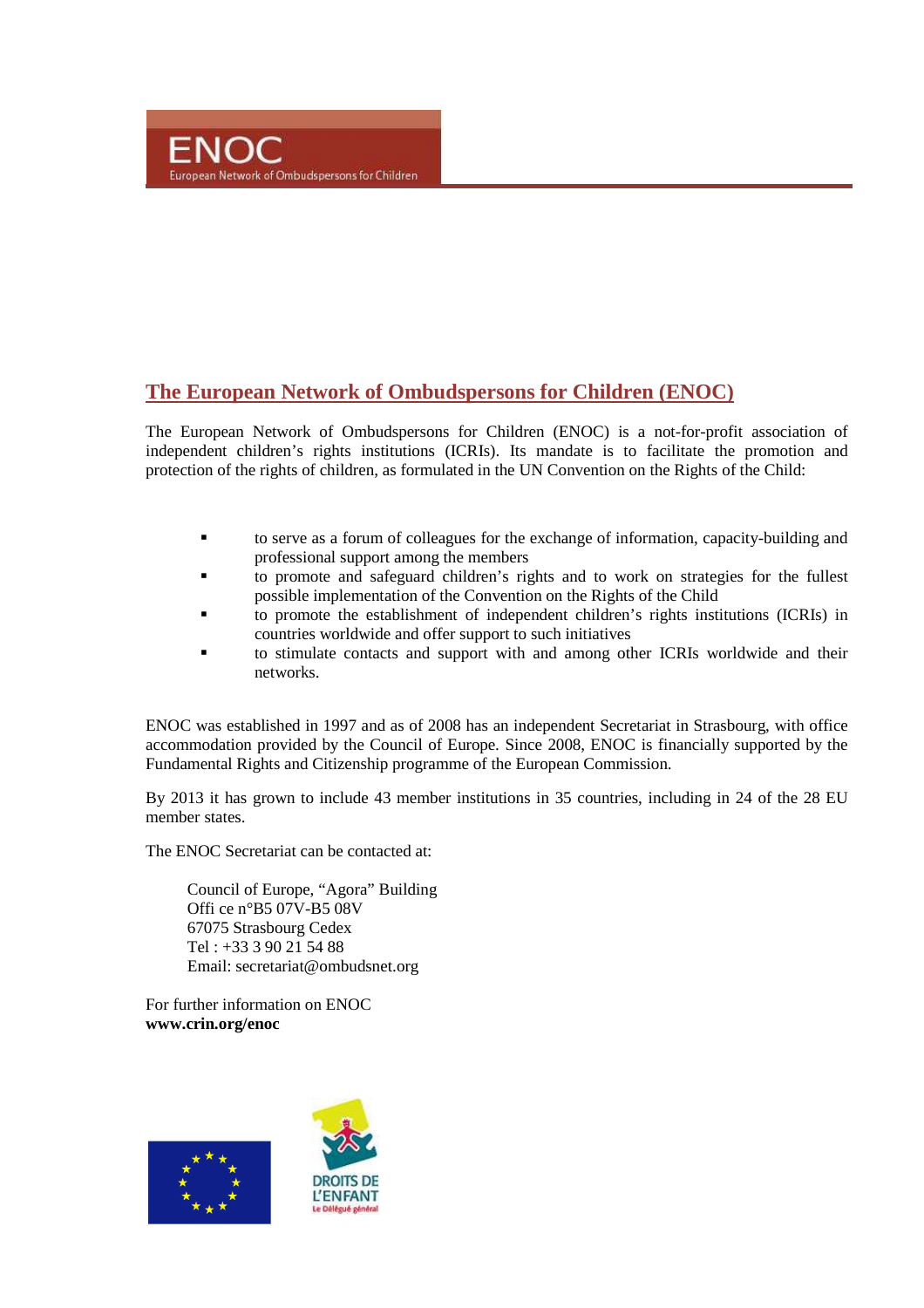# **DAY 1 – WEDNESDAY, 25 SEPTEMBER 2013**

08:00 – 09:15 Registration /Welcoming Coffee

#### **OPENING CEREMONY**

**Master of Ceremonies: David Lallemand, Communication Advisor to the General Delegate for Children's Rights, Belgium (French Community)** 

#### **Morning session**

09:15 – 09:30 **Welcoming Address**, *Mr. Bernard De Vos*, ENOC Chair elect and General Delegate for Children's Rights, Belgium (French Community), and *Ms. Leda Koursoumba*, ENOC Chair and Commissioner for Children's Rights, Cyprus

## **Moderator: Tamara Luksic-Orlandic, ENOC Treasurer**

- 09:30 11:15 Keynote Speeches
	- **"The Rights of all children in the context of International migration"**, *Mr. Bernard Gastaud*, member of the UN Committee on the Rights of the Child
	- **"The right of the child to rest, leisure, play, recreational activities, cultural life and the arts (art. 31) - Introducing General Comment n° 17 of the UNCRC"**, *Ms. Theresa Casey***,** President of the International Play Association (IPA)

#### **Discussions**

- 11:15 Departure for the European Parliament
- **12:00 Reception at the European Parliament. Presentation of the teaser of the ENOC documentary on "Children on the move" followed by a debate with European parliamentarians**



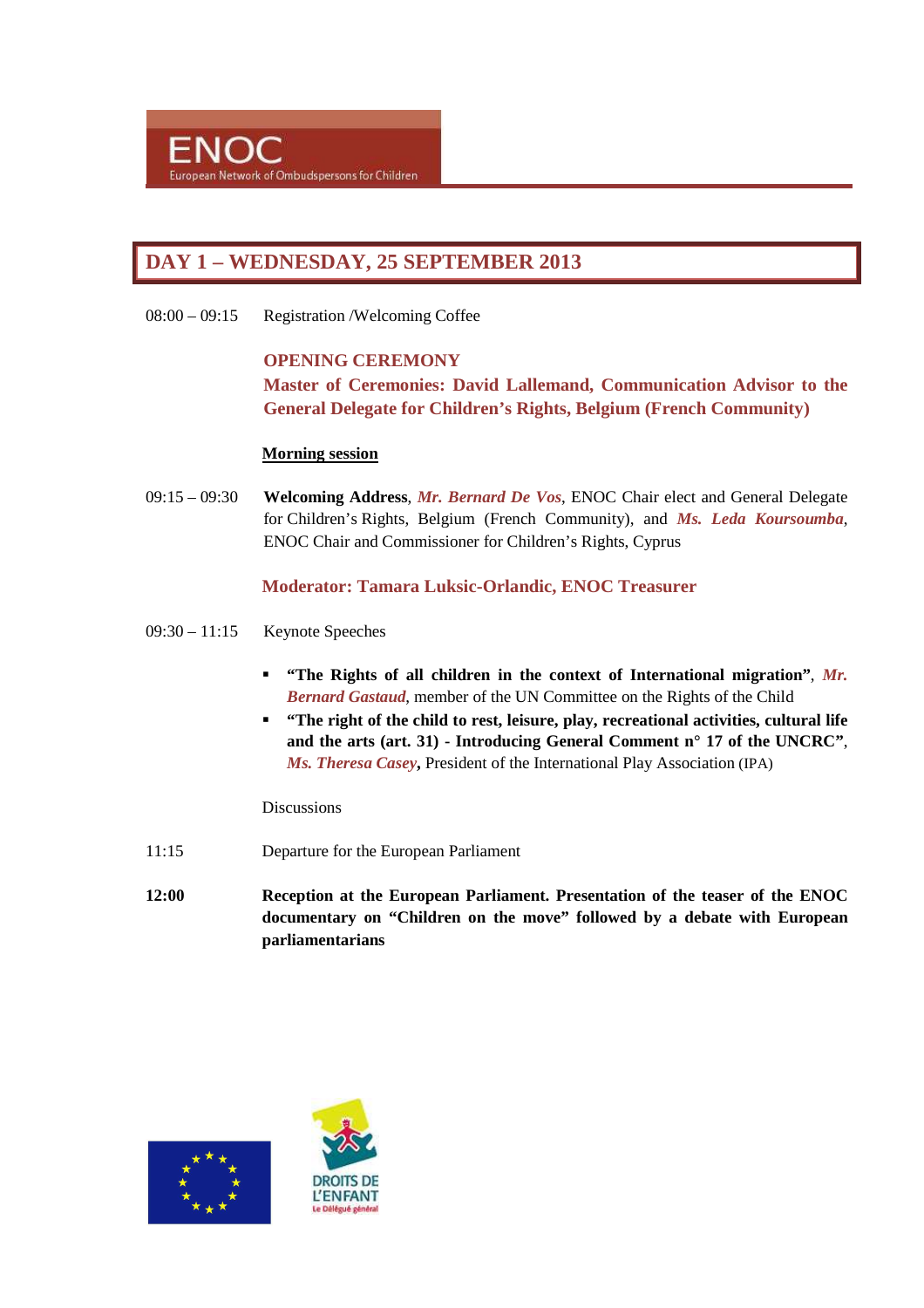

#### **Afternoon session**

#### **Moderator: Tam Baillie, ENOC Secretary**

- 14:30 14:45 Presentation of ENOC's annual activities by *Ms. Leda Koursoumba*, ENOC Chair and Commissioner for Children's Rights, Cyprus
- 14:45 15:05 **"Presentation of the preliminary results of a research evaluating the impact of Ombudspersons for Children across Europe"**, *Mr. Nigel Thomas*, Professor of Childhood and Youth Research, University of Central Lancashire, and *Ms Sara Imanian,* PhD student, University of Central Lancashire
- 15:05 15:20 **"Championing Children's Rights: Introducing the Global Study of Independent Human Rights Institutions conducted by UNICEF Innocenti Research Centre"**, *Ms. Vanessa Sedletzki*, International consultant, main author of the Study
- 15:30 16:15 Presentation and interactive discussion on proposed thematic activities of the ENOC members - parallel workshops: session 1 (3 workshops)
- 16:15 16:30 Coffee break
- 16:30 17:15 Presentation and interactive discussion on proposed thematic activities of the ENOC members - parallel workshops: session 2 (3 parallel workshops)
- 17:15 18:00 Presentation and interactive discussion on proposed thematic activities of the ENOC members - parallel workshops: session 3 (3 workshops)
- 18: 15 Departure for the Parliament of French-speaking Community of Belgium
- **18:30 21:30 Evening programme: Reception at the Parliament of the French-speaking Community/Wallonia-Brussels Federation**



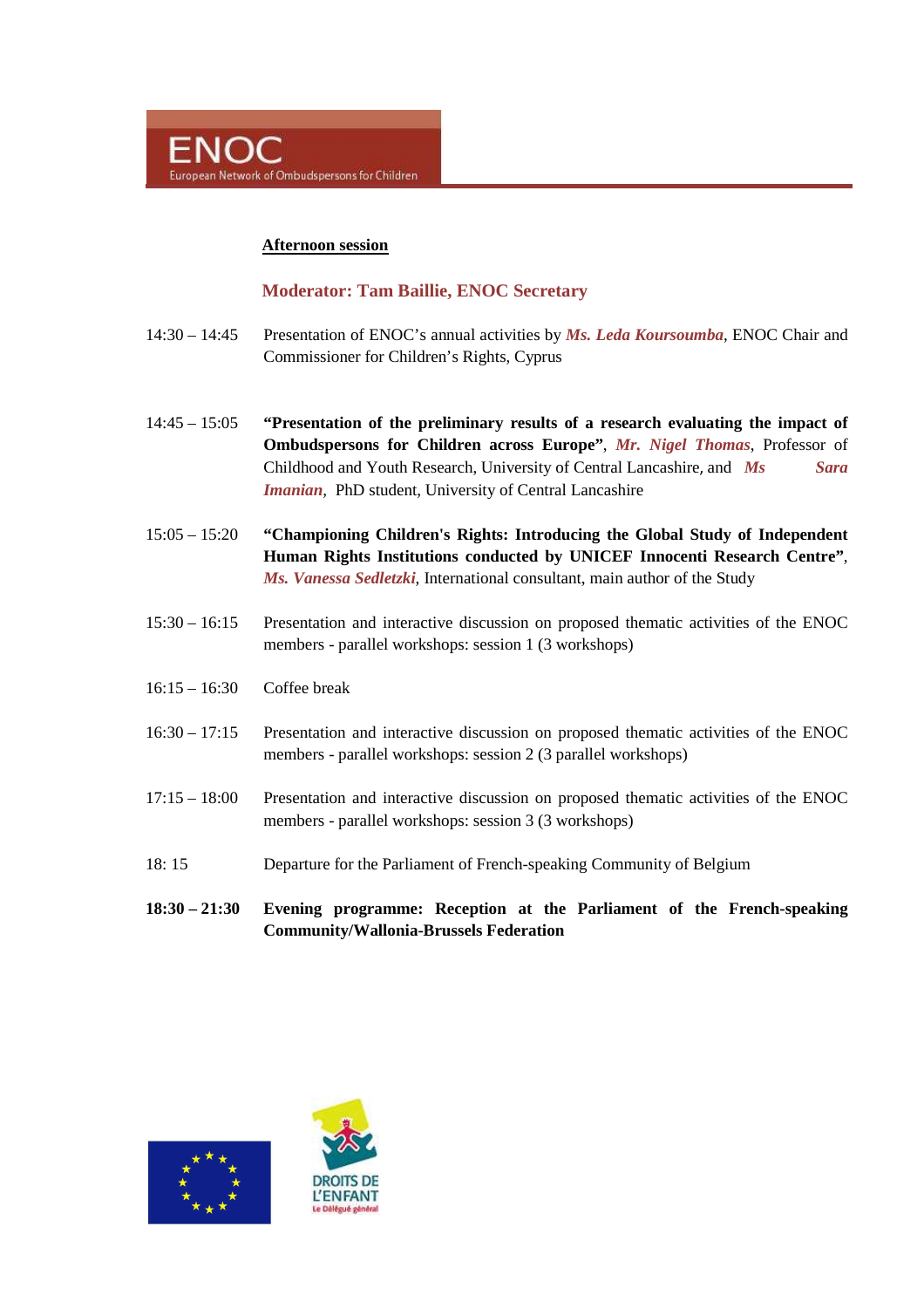# **DAY 2 – THURSDAY, 26 SEPTEMBER 2013**

08:30 – 09:00 Welcoming Coffee

# **CONFERENCE WORKS (Continued) Moderator: Leda Koursoumba, ENOC Chair**

#### **Morning session**

- 09:00 09:20 **Introduction to the Conference theme**, *Mr. Yves Pascouau*, senior analyst on European migration and diversity at the European Policy Centre
- 09:20 10:00 **"The European Convention on Human Rights and the rights of children on the move"**, *Ms. Françoise Tulkens*, former judge and Vice-President of the European Court of Human Rights
- 10:00 10:20 **"Unaccompanied and separated children and children in an irregular migration situation"** *Ms. Georgia Dimitropoulou*, expert at the European Union Agency for Fundamental Rights
- 10:20 10:40 **"Guidance on Best Interests Determinations for separated migrant children"**, *Ms. Andrea Vonkeman*, Senior Policy Officer, Policy and Legal Support Unit, Bureau for Europe, UNHCR
- 10:45 11:00 Coffee break
- 11:00 12:30 **Presentation and screening of the ENOC documentary on "Children on the move"**, *Mr. David Lallemand*, Communication Advisor to the General Delegate for Children's Rights, Belgium (French Community)

**Discussions** 

**12:30 – 14:00 Lunch at Les Ateliers des Tanneurs** 



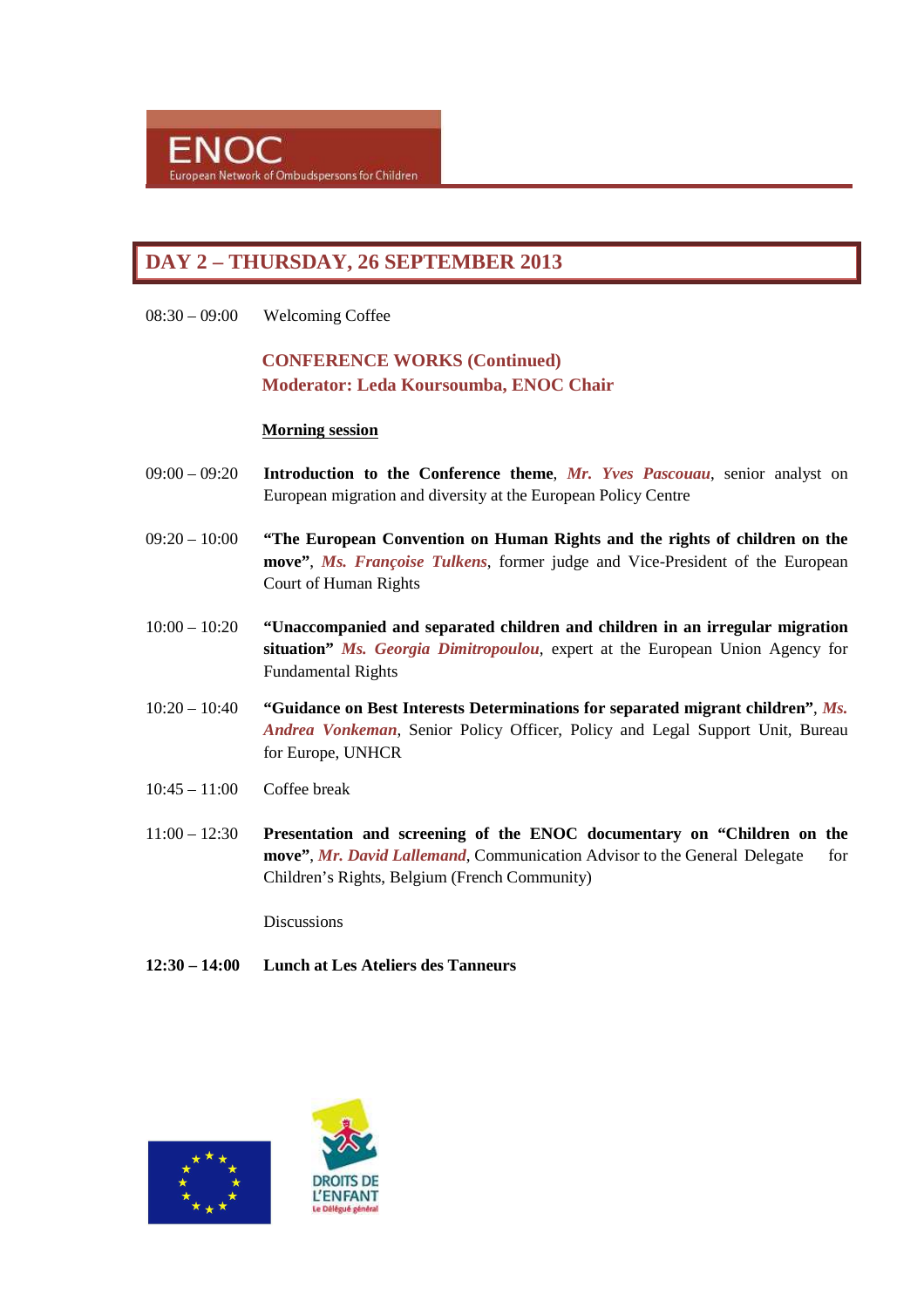

#### **Afternoon session**

#### 14: 00 – 15:30 **Parallel Workshops on "Children on the move"**

- Workshop 1: "Unaccompanied/separated children", **Moderator: Bruno Vanobbergen**
- Workshop 2: "Unaccompanied/separated children", **Moderator: Tamara Luksic-Orlandic**
- Workshop 3 : "migrant families (intra-European migration, reception conditions, etc.)", **Moderator: Tam Baillie**

# **≈ END OF ANNUAL CONFERENCE**

15:30 – 15:45 Coffee break

# **ENOC GENERAL ASSEMBLY (for ENOC Members only) Chair: Leda Koursoumba, ENOC Chair**

- **15:45 17:00** Discussion on the draft statement on "children on the move" to be submitted to the General Assembly (closed for external invitees)
- **19:00 Evening programme: Dinner hosted by the General Delegate for Children's Rights**